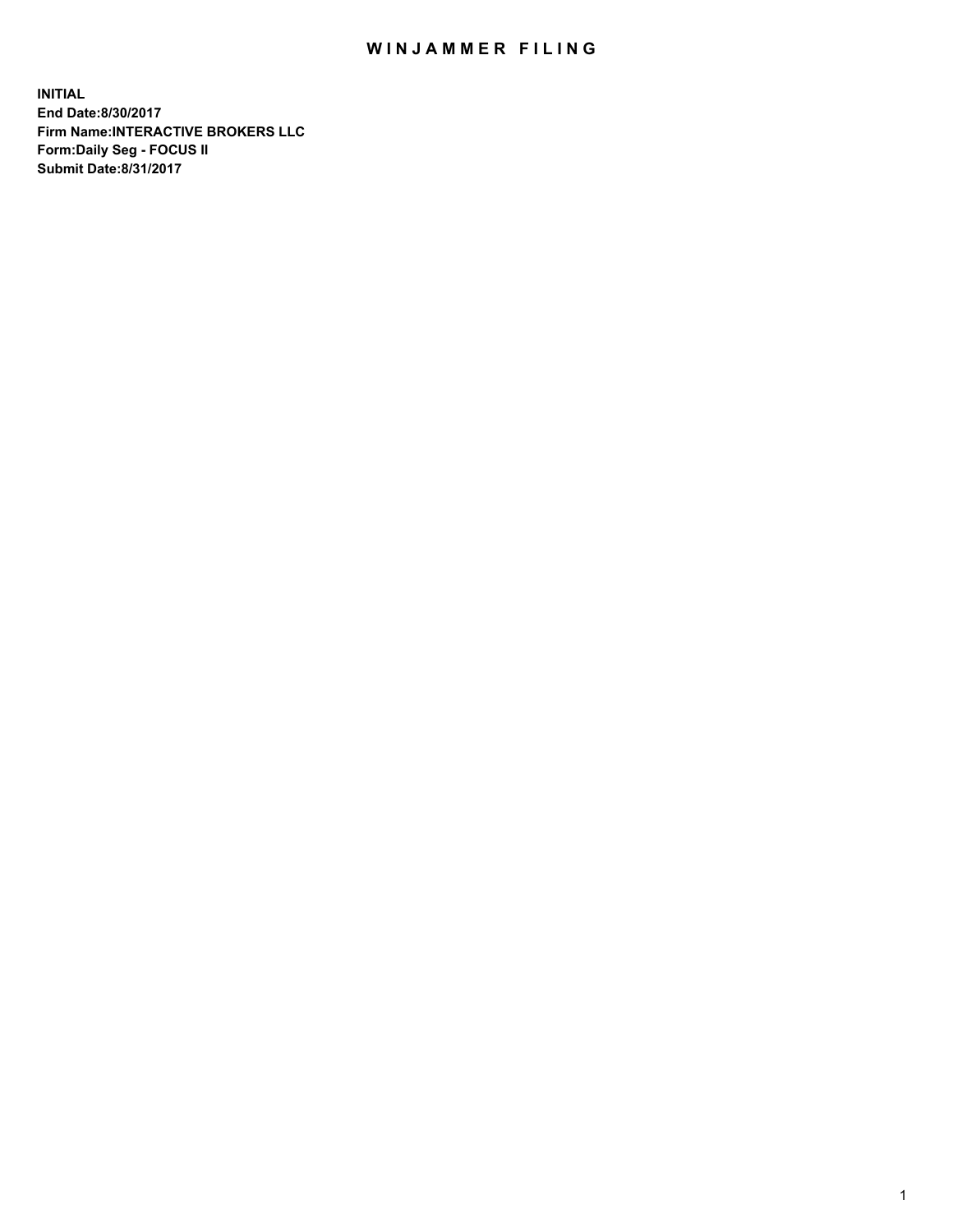## **INITIAL End Date:8/30/2017 Firm Name:INTERACTIVE BROKERS LLC Form:Daily Seg - FOCUS II Submit Date:8/31/2017 Daily Segregation - Cover Page**

| Name of Company<br><b>Contact Name</b><br><b>Contact Phone Number</b><br><b>Contact Email Address</b>                                                                                                                                                                                                                          | <b>INTERACTIVE BROKERS LLC</b><br><b>James Menicucci</b><br>203-618-8085<br>jmenicucci@interactivebrokers.c<br>om |
|--------------------------------------------------------------------------------------------------------------------------------------------------------------------------------------------------------------------------------------------------------------------------------------------------------------------------------|-------------------------------------------------------------------------------------------------------------------|
| FCM's Customer Segregated Funds Residual Interest Target (choose one):<br>a. Minimum dollar amount: ; or<br>b. Minimum percentage of customer segregated funds required:% ; or<br>c. Dollar amount range between: and; or<br>d. Percentage range of customer segregated funds required between:% and%.                         | $\overline{\mathbf{0}}$<br>0<br>155,000,000 245,000,000<br>0 <sub>0</sub>                                         |
| FCM's Customer Secured Amount Funds Residual Interest Target (choose one):<br>a. Minimum dollar amount: ; or<br>b. Minimum percentage of customer secured funds required:%; or<br>c. Dollar amount range between: and; or<br>d. Percentage range of customer secured funds required between: % and %.                          | $\overline{\mathbf{0}}$<br>$\overline{\mathbf{0}}$<br>80,000,000 120,000,000<br>00                                |
| FCM's Cleared Swaps Customer Collateral Residual Interest Target (choose one):<br>a. Minimum dollar amount: ; or<br>b. Minimum percentage of cleared swaps customer collateral required:% ; or<br>c. Dollar amount range between: and; or<br>d. Percentage range of cleared swaps customer collateral required between:% and%. | $\overline{\mathbf{0}}$<br>$\overline{\mathbf{0}}$<br>0 <sub>0</sub><br>0 <sub>0</sub>                            |

Attach supporting documents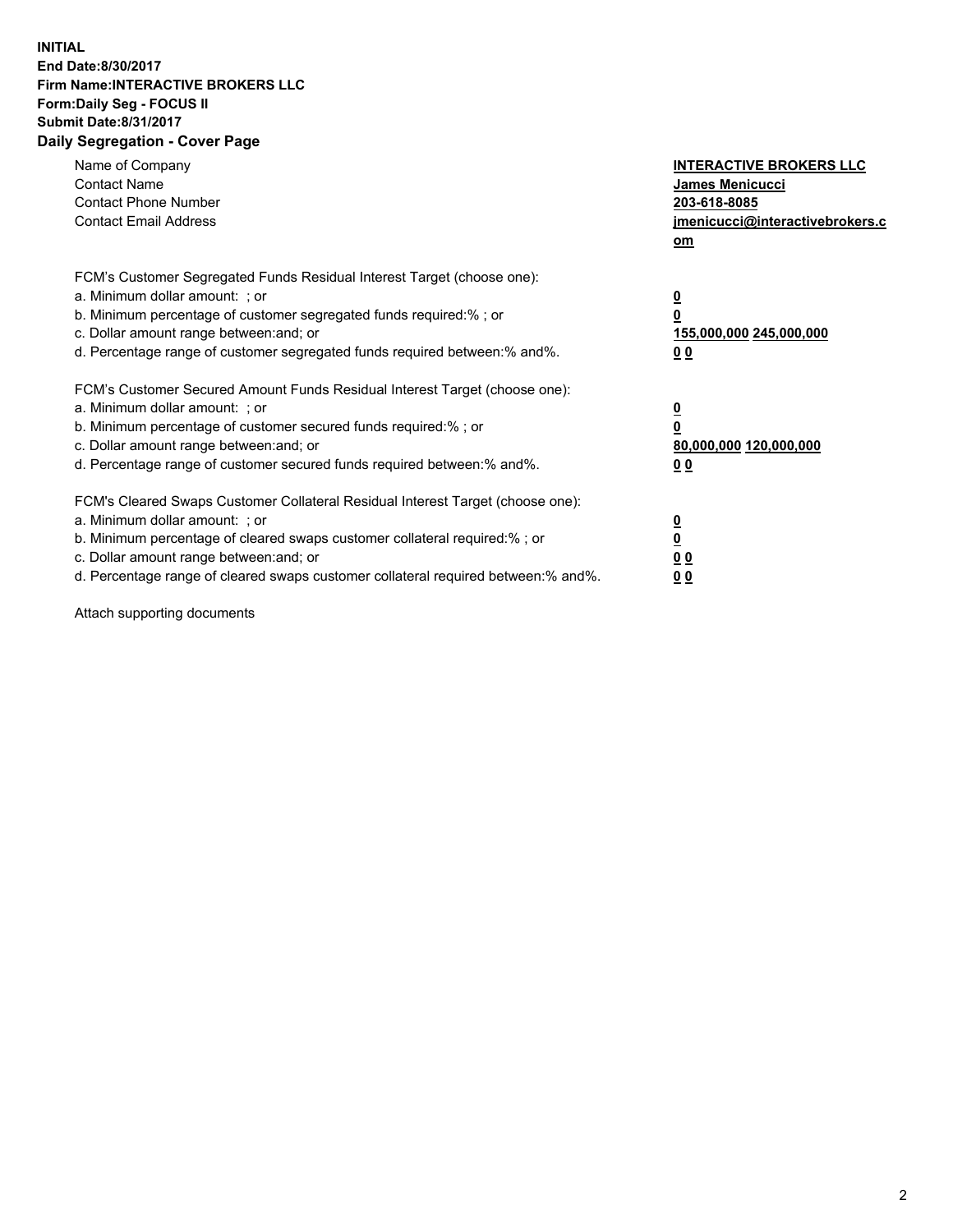## **INITIAL End Date:8/30/2017 Firm Name:INTERACTIVE BROKERS LLC Form:Daily Seg - FOCUS II Submit Date:8/31/2017 Daily Segregation - Secured Amounts**

|     | Daily Jegi egation - Jeculeu Alliounts                                                      |                                  |
|-----|---------------------------------------------------------------------------------------------|----------------------------------|
|     | Foreign Futures and Foreign Options Secured Amounts                                         |                                  |
|     | Amount required to be set aside pursuant to law, rule or regulation of a foreign            | $0$ [7305]                       |
|     | government or a rule of a self-regulatory organization authorized thereunder                |                                  |
| 1.  | Net ledger balance - Foreign Futures and Foreign Option Trading - All Customers             |                                  |
|     | A. Cash                                                                                     | 386,093,680 [7315]               |
|     | B. Securities (at market)                                                                   | $0$ [7317]                       |
| 2.  | Net unrealized profit (loss) in open futures contracts traded on a foreign board of trade   | 18,157,024 [7325]                |
| 3.  | Exchange traded options                                                                     |                                  |
|     | a. Market value of open option contracts purchased on a foreign board of trade              |                                  |
|     |                                                                                             | <b>57,117</b> [7335]             |
|     | b. Market value of open contracts granted (sold) on a foreign board of trade                | $-30,904$ [7337]                 |
| 4.  | Net equity (deficit) (add lines 1. 2. and 3.)                                               | 367,962,869 [7345]               |
| 5.  | Account liquidating to a deficit and account with a debit balances - gross amount           | 2,326 [7351]                     |
|     | Less: amount offset by customer owned securities                                            | 0 [7352] 2,326 [7354]            |
| 6.  | Amount required to be set aside as the secured amount - Net Liquidating Equity              | 367,965,195 [7355]               |
|     | Method (add lines 4 and 5)                                                                  |                                  |
| 7.  | Greater of amount required to be set aside pursuant to foreign jurisdiction (above) or line | 367,965,195 [7360]               |
|     | 6.                                                                                          |                                  |
|     | FUNDS DEPOSITED IN SEPARATE REGULATION 30.7 ACCOUNTS                                        |                                  |
| 1.  | Cash in banks                                                                               |                                  |
|     | A. Banks located in the United States                                                       | 57,735,587 [7500]                |
|     | B. Other banks qualified under Regulation 30.7                                              | 0 [7520] 57,735,587 [7530]       |
| 2.  | Securities                                                                                  |                                  |
|     | A. In safekeeping with banks located in the United States                                   | 343,862,890 [7540]               |
|     | B. In safekeeping with other banks qualified under Regulation 30.7                          | 0 [7560] 343,862,890 [7570]      |
| 3.  | Equities with registered futures commission merchants                                       |                                  |
|     | A. Cash                                                                                     | $0$ [7580]                       |
|     | <b>B.</b> Securities                                                                        | $0$ [7590]                       |
|     | C. Unrealized gain (loss) on open futures contracts                                         | $0$ [7600]                       |
|     | D. Value of long option contracts                                                           | $0$ [7610]                       |
|     | E. Value of short option contracts                                                          | 0 [7615] 0 [7620]                |
| 4.  | Amounts held by clearing organizations of foreign boards of trade                           |                                  |
|     | A. Cash                                                                                     | $0$ [7640]                       |
|     | <b>B.</b> Securities                                                                        | $0$ [7650]                       |
|     | C. Amount due to (from) clearing organization - daily variation                             | $0$ [7660]                       |
|     | D. Value of long option contracts                                                           | $0$ [7670]                       |
|     | E. Value of short option contracts                                                          | 0 [7675] 0 [7680]                |
| 5.  | Amounts held by members of foreign boards of trade                                          |                                  |
|     | A. Cash                                                                                     | 102,001,580 [7700]               |
|     | <b>B.</b> Securities                                                                        | $0$ [7710]                       |
|     | C. Unrealized gain (loss) on open futures contracts                                         | $-10,384,369$ [7720]             |
|     | D. Value of long option contracts                                                           | 57,117 [7730]                    |
|     | E. Value of short option contracts                                                          | -30,904 [7735] 91,643,424 [7740] |
| 6.  | Amounts with other depositories designated by a foreign board of trade                      | 0 [7760]                         |
| 7.  | Segregated funds on hand                                                                    | $0$ [7765]                       |
| 8.  | Total funds in separate section 30.7 accounts                                               | 493,241,901 [7770]               |
| 9.  | Excess (deficiency) Set Aside for Secured Amount (subtract line 7 Secured Statement         | 125,276,706 [7380]               |
|     | Page 1 from Line 8)                                                                         |                                  |
| 10. | Management Target Amount for Excess funds in separate section 30.7 accounts                 | 80,000,000 [7780]                |
| 11. | Excess (deficiency) funds in separate 30.7 accounts over (under) Management Target          | 45,276,706 [7785]                |
|     |                                                                                             |                                  |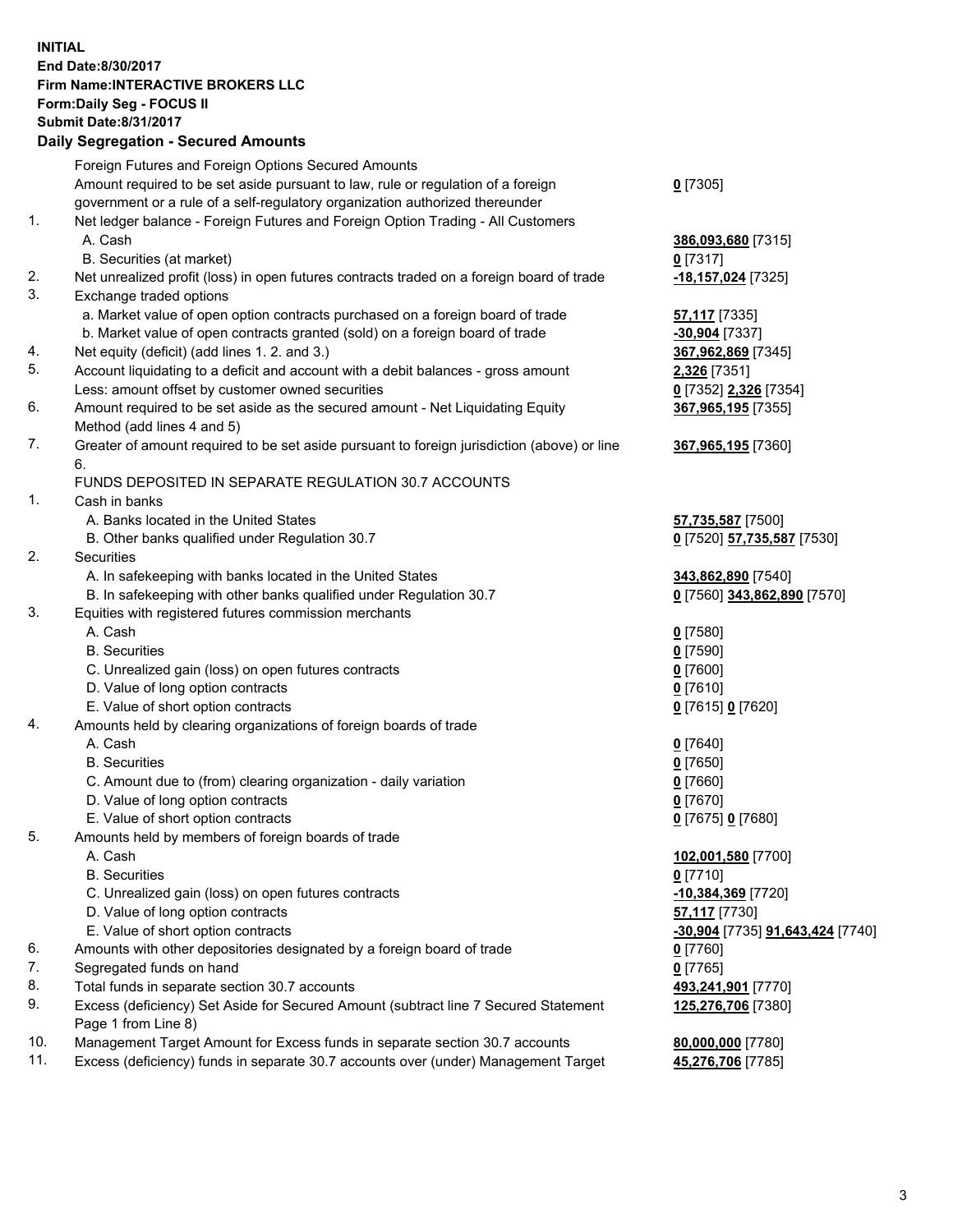**INITIAL End Date:8/30/2017 Firm Name:INTERACTIVE BROKERS LLC Form:Daily Seg - FOCUS II Submit Date:8/31/2017 Daily Segregation - Segregation Statement** SEGREGATION REQUIREMENTS(Section 4d(2) of the CEAct) 1. Net ledger balance A. Cash **4,588,647,957** [7010] B. Securities (at market) **0** [7020] 2. Net unrealized profit (loss) in open futures contracts traded on a contract market **-47,758,067** [7030] 3. Exchange traded options A. Add market value of open option contracts purchased on a contract market **193,237,050** [7032] B. Deduct market value of open option contracts granted (sold) on a contract market **-292,823,955** [7033] 4. Net equity (deficit) (add lines 1, 2 and 3) **4,441,302,985** [7040] 5. Accounts liquidating to a deficit and accounts with debit balances - gross amount **213,818** [7045] Less: amount offset by customer securities **0** [7047] **213,818** [7050] 6. Amount required to be segregated (add lines 4 and 5) **4,441,516,803** [7060] FUNDS IN SEGREGATED ACCOUNTS 7. Deposited in segregated funds bank accounts A. Cash **1,087,460,668** [7070] B. Securities representing investments of customers' funds (at market) **2,441,388,800** [7080] C. Securities held for particular customers or option customers in lieu of cash (at market) **0** [7090] 8. Margins on deposit with derivatives clearing organizations of contract markets A. Cash **518,717,909** [7100] B. Securities representing investments of customers' funds (at market) **729,242,151** [7110] C. Securities held for particular customers or option customers in lieu of cash (at market) **0** [7120] 9. Net settlement from (to) derivatives clearing organizations of contract markets **-16,654,591** [7130] 10. Exchange traded options A. Value of open long option contracts **193,205,815** [7132] B. Value of open short option contracts **-292,785,923** [7133] 11. Net equities with other FCMs A. Net liquidating equity **0** [7140] B. Securities representing investments of customers' funds (at market) **0** [7160] C. Securities held for particular customers or option customers in lieu of cash (at market) **0** [7170] 12. Segregated funds on hand **0** [7150] 13. Total amount in segregation (add lines 7 through 12) **4,660,574,829** [7180] 14. Excess (deficiency) funds in segregation (subtract line 6 from line 13) **219,058,026** [7190] 15. Management Target Amount for Excess funds in segregation **155,000,000** [7194] 16. Excess (deficiency) funds in segregation over (under) Management Target Amount **64,058,026** [7198]

Excess